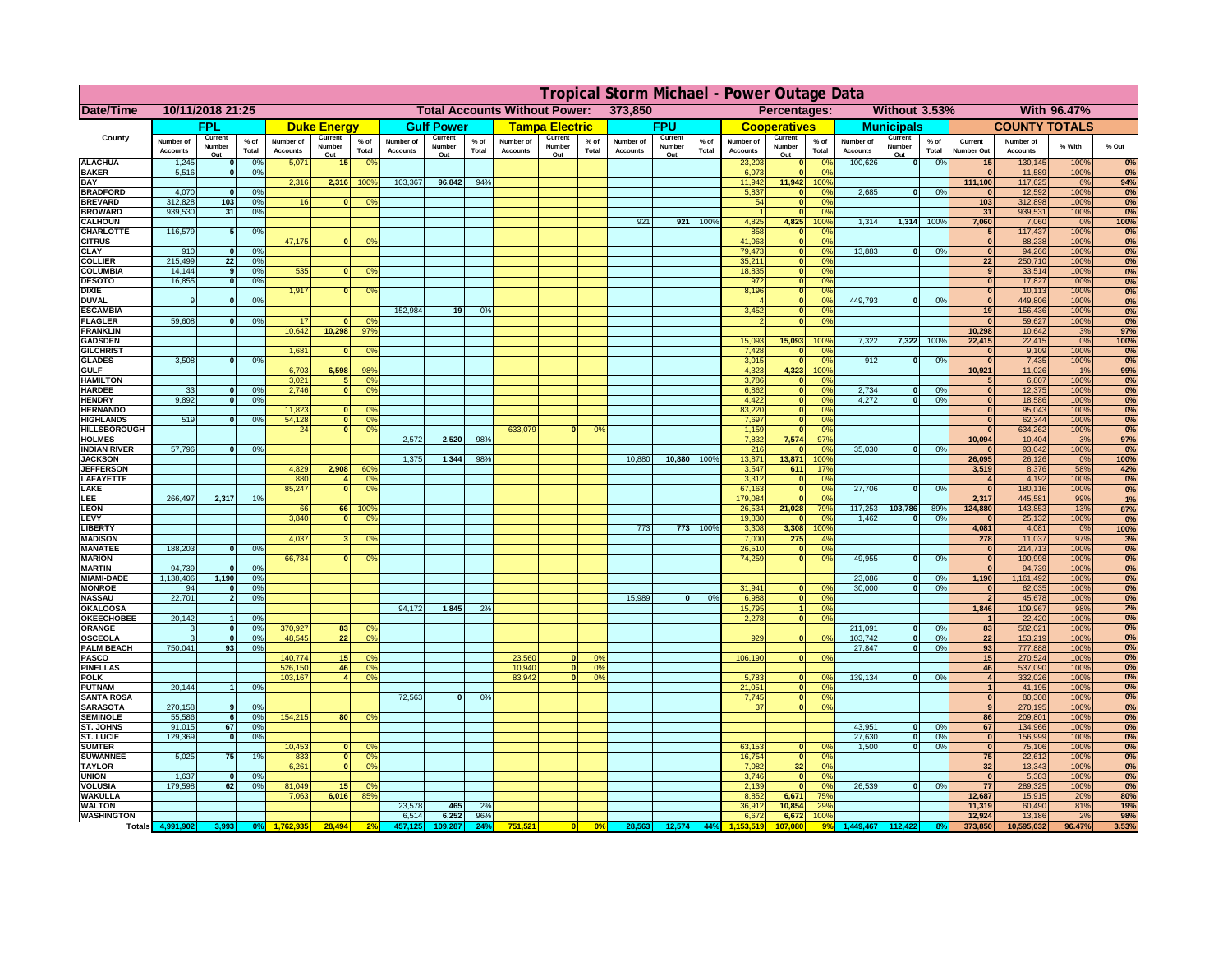# 10/11/2018 9:27 PM Tropical Storm Michael

| <b>Power Provider</b>                   | <b>County</b>     | <b>Number of Customers</b> | <b>Current Number Out</b> | <b>Outage Percentage</b> | <b>Estimated Restore Time</b> |
|-----------------------------------------|-------------------|----------------------------|---------------------------|--------------------------|-------------------------------|
|                                         |                   |                            |                           |                          |                               |
| City of Tallahassee                     | <b>LEON</b>       | 117,253                    | 103,786                   | 88.51%                   | <b>TBD</b>                    |
| <b>Gulf Power Company</b>               | BAY               | 103,367                    | 96,842                    | 93.69%                   | TBD                           |
| Talquin Electric Cooperative, Inc.      | <b>LEON</b>       | 26,534                     | 21,028                    | 79.25%                   | >5 days                       |
| Talquin Electric Cooperative, Inc.      | GADSDEN           | 15,093                     | 15,093                    | 100.00%                  | >5 days                       |
| West Florida Electric Cooperative, Inc. | <b>JACKSON</b>    | 13,824                     | 13,824                    | 100.00%                  | >5 days                       |
| Gulf Coast Electric Cooperative, Inc.   | BAY               | 11,942                     | 11,942                    | 100.00%                  | >5 days                       |
|                                         |                   |                            |                           |                          |                               |
| Florida Public Utilities Corporation    | <b>JACKSON</b>    | 10,880                     | 10,880                    | 100.00%                  | $>72$                         |
| Choctawhatchee Electric Cooperative     | <b>WALTON</b>     | 36,812                     | 10,754                    | 29.21%                   | 72                            |
| Duke Energy                             | <b>FRANKLIN</b>   | 10,642                     | 10,298                    | 96.77%                   | <b>TBD</b>                    |
| West Florida Electric Cooperative, Inc. | <b>HOLMES</b>     | 7,539                      | 7,539                     | 100.00%                  | >5 days                       |
| Talquin Electric Cooperative, Inc.      | <b>WAKULLA</b>    | 8,852                      | 6,671                     | 75.36%                   | >5 days                       |
| Duke Energy                             | <b>GULF</b>       | 6,703                      | 6,598                     | 98.43%                   | TBD                           |
|                                         |                   |                            |                           |                          |                               |
| <b>Gulf Power Company</b>               | <b>WASHINGTON</b> | 6,514                      | 6,252                     | 95.98%                   | <b>TBD</b>                    |
| Duke Energy                             | WAKULLA           | 7,063                      | 6,016                     | 85.18%                   | TBD                           |
| City of Quincy                          | <b>GADSDEN</b>    | 4,768                      | 4,768                     | 100.00%                  | <b>TBD</b>                    |
| Gulf Coast Electric Cooperative, Inc.   | <b>GULF</b>       | 4,323                      | 4,323                     | 100.00%                  | >5 days                       |
| West Florida Electric Cooperative, Inc. | <b>WASHINGTON</b> | 4,235                      | 4,235                     | 100.00%                  | >5 days                       |
|                                         | <b>LIBERTY</b>    |                            |                           |                          |                               |
| Talquin Electric Cooperative, Inc.      |                   | 3,308                      | 3,308                     | 100.00%                  | >5 days                       |
| West Florida Electric Cooperative, Inc. | CALHOUN           | 2,977                      | 2,977                     | 100.00%                  | >5 days                       |
| Duke Energy                             | <b>JEFFERSON</b>  | 4,829                      | 2,908                     | 60.22%                   | TBD                           |
| <b>Gulf Power Company</b>               | <b>HOLMES</b>     | 2,572                      | 2,520                     | 97.98%                   | <b>TBD</b>                    |
| Gulf Coast Electric Cooperative, Inc.   | WASHINGTON        | 2,437                      | 2,437                     | 100.00%                  | >5 days                       |
| Florida Power and Light Company         | LEE               | 266,497                    | 2,317                     | 0.87%                    | <b>TBD</b>                    |
|                                         |                   |                            |                           |                          |                               |
| Duke Energy                             | BAY               | 2,316                      | 2,316                     | 100.00%                  | TBD                           |
| Gulf Coast Electric Cooperative, Inc.   | CALHOUN           | 1,848                      | 1,848                     | 100.00%                  | >5 days                       |
| <b>Gulf Power Company</b>               | <b>OKALOOSA</b>   | 94,172                     | 1,845                     | 1.96%                    | TBD                           |
| City of Havana                          | <b>GADSDEN</b>    | 1,391                      | 1,391                     | 100.00%                  | <b>TBD</b>                    |
| <b>Gulf Power Company</b>               | <b>JACKSON</b>    | 1,375                      | 1,344                     | 97.75%                   | TBD                           |
|                                         |                   |                            |                           |                          |                               |
| City of Blountstown                     | <b>CALHOUN</b>    | 1,314                      | 1,314                     | 100.00%                  | <b>TBD</b>                    |
| Florida Power and Light Company         | MIAMI-DADE        | 1,138,406                  | 1,190                     | 0.10%                    | TBD                           |
| Chattahoochee Electric                  | <b>GADSDEN</b>    | 1,163                      | 1,163                     | 100.00%                  | <b>TBD</b>                    |
| Florida Public Utilities Corporation    | CALHOUN           | 921                        | 921                       | 100.00%                  | $>72$                         |
| Florida Public Utilities Corporation    | <b>LIBERTY</b>    | 773                        | 773                       | 100.00%                  | $>72$                         |
|                                         | <b>JEFFERSON</b>  | 3,547                      | 611                       |                          | 48                            |
| Tri-County Electric Cooperative         |                   |                            |                           | 17.23%                   |                               |
| <b>Gulf Power Company</b>               | <b>WALTON</b>     | 23,578                     | 465                       | 1.97%                    | <b>TBD</b>                    |
| Tri-County Electric Cooperative         | <b>MADISON</b>    | 7,000                      | 275                       | 3.93%                    | 48                            |
| Florida Power and Light Company         | <b>BREVARD</b>    | 312,828                    | 103                       | 0.03%                    | <b>TBD</b>                    |
| Gulf Coast Electric Cooperative, Inc.   | <b>WALTON</b>     | 100                        | 100                       | 100.00%                  | >5 days                       |
| Florida Power and Light Company         | PALM BEACH        | 750,041                    | 93                        | 0.01%                    | <b>TBD</b>                    |
|                                         |                   |                            |                           |                          |                               |
| Duke Energy                             | ORANGE            | 370,927                    | 83                        | 0.02%                    | TBD                           |
| <b>Duke Energy</b>                      | SEMINOLE          | 154,215                    | 80                        | 0.05%                    | <b>TBD</b>                    |
| Florida Power and Light Company         | SUWANNEE          | 5,025                      | 75                        | 1.49%                    | TBD                           |
| Florida Power and Light Company         | ST. JOHNS         | 91,015                     | 67                        | 0.07%                    | <b>TBD</b>                    |
| Duke Energy                             | LEON              | 66                         | 66                        | 100.00%                  | TBD                           |
| Florida Power and Light Company         | <b>VOLUSIA</b>    | 179,598                    | 62                        | 0.03%                    | TBD                           |
|                                         |                   |                            |                           |                          |                               |
| Gulf Coast Electric Cooperative, Inc.   | <b>JACKSON</b>    | 47                         | 47                        | 100.00%                  | >5 days                       |
| Duke Energy                             | <b>PINELLAS</b>   | 526,150                    | 46                        | 0.01%                    | <b>TBD</b>                    |
| Choctawhatchee Electric Cooperative     | <b>HOLMES</b>     | 293                        | 35                        | 11.95%                   | 24                            |
| Tri-County Electric Cooperative         | <b>TAYLOR</b>     | 7,082                      | 32                        | 0.45%                    | 72                            |
| Florida Power and Light Company         | <b>BROWARD</b>    | 939,530                    | 31                        | 0.00%                    | TBD                           |
|                                         |                   | 215,499                    | 22                        |                          | <b>TBD</b>                    |
| Florida Power and Light Company         | <b>COLLIER</b>    |                            |                           | 0.01%                    |                               |
| Duke Energy                             | <b>OSCEOLA</b>    | 48,545                     | 22                        | 0.05%                    | TBD                           |
| <b>Gulf Power Company</b>               | <b>ESCAMBIA</b>   | 152,984                    | 19                        | 0.01%                    | <b>TBD</b>                    |
| Duke Energy                             | <b>ALACHUA</b>    | 5,071                      | 15                        | 0.30%                    | TBD                           |
| Duke Energy                             | PASCO             | 140,774                    | 15                        | 0.01%                    | <b>TBD</b>                    |
| Duke Energy                             | VOLUSIA           | 81,049                     | 15                        | 0.02%                    | TBD                           |
|                                         |                   |                            |                           |                          |                               |
| Florida Power and Light Company         | <b>COLUMBIA</b>   | 14,144                     | 9                         | 0.06%                    | <b>TBD</b>                    |
| Florida Power and Light Company         | SARASOTA          | 270,158                    | 9                         | 0.00%                    | TBD                           |
| Florida Power and Light Company         | SEMINOLE          | 55,586                     | 6                         | 0.01%                    | <b>TBD</b>                    |
| Florida Power and Light Company         | CHARLOTTE         | 116,579                    | 5                         | 0.00%                    | TBD                           |
| Duke Energy                             | <b>HAMILTON</b>   | 3,021                      | 5                         | 0.17%                    | TBD                           |
| Duke Energy                             | LAFAYETTE         | 880                        | 4                         | 0.45%                    | TBD                           |
|                                         |                   |                            |                           |                          |                               |
| <b>Duke Energy</b>                      | <b>POLK</b>       | 103,167                    | $\overline{4}$            | 0.00%                    | <b>TBD</b>                    |
| Duke Energy                             | <b>MADISON</b>    | 4,037                      | 3                         | 0.07%                    | TBD                           |
| Florida Power and Light Company         | NASSAU            | 22,701                     | $\overline{2}$            | 0.01%                    | <b>TBD</b>                    |
| Choctawhatchee Electric Cooperative     | <b>OKALOOSA</b>   | 15,795                     | $1\,$                     | 0.01%                    | 24                            |
| Florida Power and Light Company         | <b>OKEECHOBEE</b> | 20,142                     | $\mathbf{1}$              | 0.00%                    | <b>TBD</b>                    |
| Florida Power and Light Company         | PUTNAM            | 20,144                     | $1\,$                     | 0.00%                    | TBD                           |
|                                         |                   |                            |                           |                          |                               |
| Central Florida Electric Cooperative    | <b>ALACHUA</b>    | 875                        | $\mathbf 0$               | 0.00%                    | <b>TBD</b>                    |
| City of Alachua                         | <b>ALACHUA</b>    | 4,426                      | $\pmb{0}$                 | 0.00%                    | TBD                           |
| City of Newberry                        | <b>ALACHUA</b>    | 1,727                      | $\mathbf 0$               | 0.00%                    | <b>TBD</b>                    |
| Clay Electric Cooperative               | <b>ALACHUA</b>    | 22,328                     | 0                         | 0.00%                    | TBD                           |
| Florida Power and Light Company         | <b>ALACHUA</b>    | 1,245                      | $\mathbf 0$               | 0.00%                    | TBD                           |
|                                         |                   |                            |                           |                          |                               |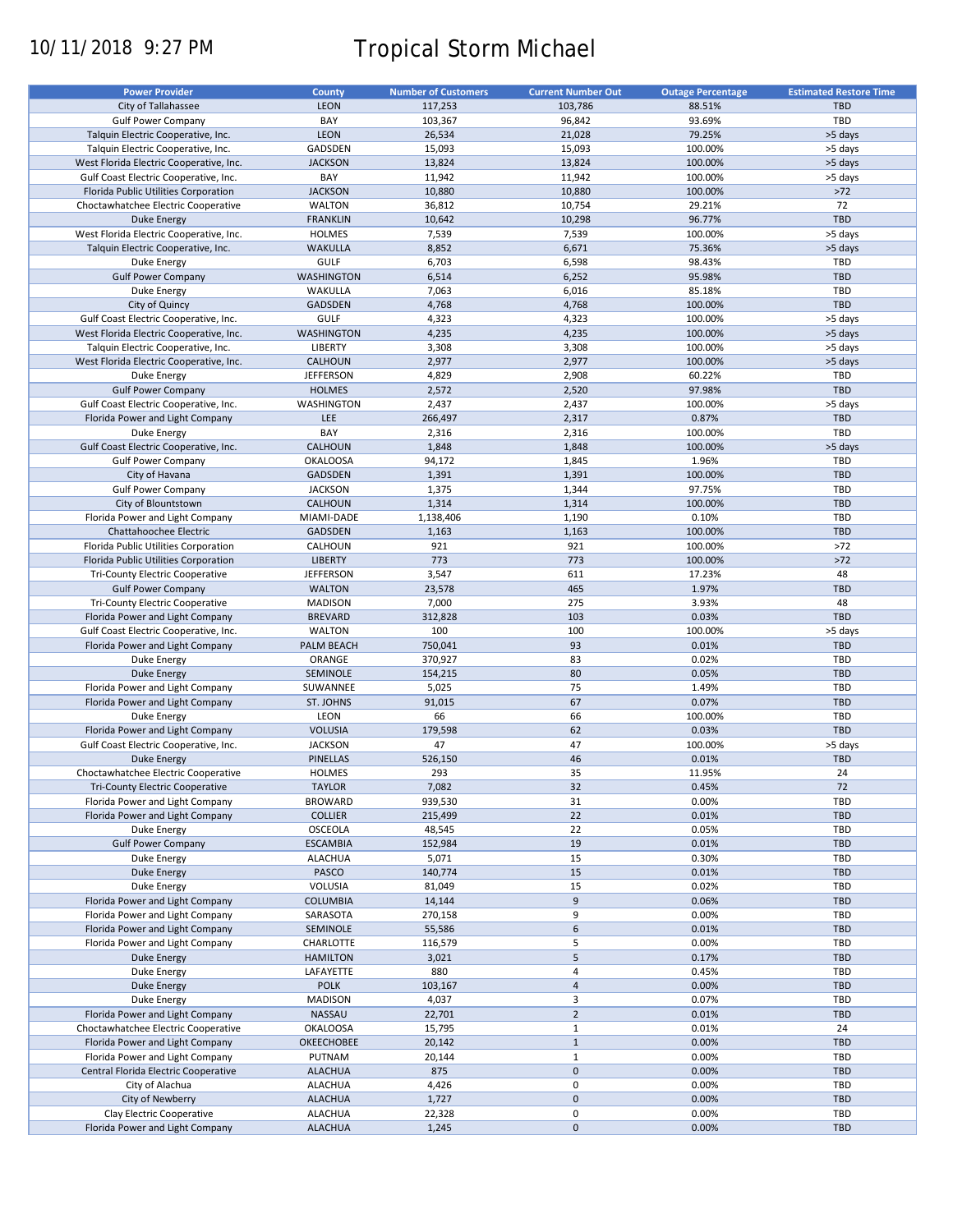# 10/11/2018 9:27 PM Tropical Storm Michael

| Gainesville (Gainesville Regional Utilities - GRU) | <b>ALACHUA</b>      | 94,473         | 0            | 0.00% | <b>TBD</b> |
|----------------------------------------------------|---------------------|----------------|--------------|-------|------------|
| Clay Electric Cooperative                          | <b>BAKER</b>        | 2,476          | $\mathbf 0$  | 0.00% | <b>TBD</b> |
| Florida Power and Light Company                    | <b>BAKER</b>        | 5,516          | 0            | 0.00% | TBD        |
| Okefenoke Rural Electric Membership Corporation    | <b>BAKER</b>        | 3,597          | $\pmb{0}$    | 0.00% | <b>TBD</b> |
| City of Starke                                     | <b>BRADFORD</b>     | 2,685          | 0            | 0.00% | TBD        |
| Clay Electric Cooperative                          | <b>BRADFORD</b>     | 5,837          | $\mathbf 0$  | 0.00% | <b>TBD</b> |
|                                                    |                     |                | 0            |       | TBD        |
| Florida Power and Light Company                    | <b>BRADFORD</b>     | 4,070          |              | 0.00% |            |
| <b>Duke Energy</b>                                 | <b>BREVARD</b>      | 16             | $\mathbf 0$  | 0.00% | <b>TBD</b> |
| Peace River Electric Cooperative, Inc.             | <b>BREVARD</b>      | 54             | 0            | 0.00% | TBD        |
| Lee County Electric Cooperative                    | <b>BROWARD</b>      | $\mathbf{1}$   | $\pmb{0}$    | 0.00% | <b>TBD</b> |
| Lee County Electric Cooperative                    | CHARLOTTE           | 858            | 0            | 0.00% | <b>TBD</b> |
| Duke Energy                                        | <b>CITRUS</b>       | 47,175         | $\mathbf{0}$ | 0.00% | <b>TBD</b> |
| Sumter Electric Cooperative, Inc.                  | <b>CITRUS</b>       | 15,415         | 0            | 0.00% | <b>TBD</b> |
| Withlacoochee River Electric Cooperative, Inc.     | <b>CITRUS</b>       | 25,648         | $\pmb{0}$    | 0.00% | <b>TBD</b> |
|                                                    |                     |                |              |       |            |
| Clay Electric Cooperative                          | <b>CLAY</b>         | 79,473         | $\mathbf 0$  | 0.00% | <b>TBD</b> |
| Florida Power and Light Company                    | <b>CLAY</b>         | 910            | $\pmb{0}$    | 0.00% | <b>TBD</b> |
| Green Cove Springs Electric                        | <b>CLAY</b>         | 3,889          | 0            | 0.00% | <b>TBD</b> |
| Jacksonville (JEA)                                 | <b>CLAY</b>         | 9,994          | $\pmb{0}$    | 0.00% | <b>TBD</b> |
| Lee County Electric Cooperative                    | <b>COLLIER</b>      | 35,211         | 0            | 0.00% | TBD        |
| Clay Electric Cooperative                          | <b>COLUMBIA</b>     | 16,922         | $\mathbf 0$  | 0.00% | <b>TBD</b> |
|                                                    |                     |                |              |       |            |
| Duke Energy                                        | <b>COLUMBIA</b>     | 535            | 0            | 0.00% | TBD        |
| Suwannee Valley Electric Cooperative, Inc.         | <b>COLUMBIA</b>     | 1,913          | $\pmb{0}$    | 0.00% | Restored   |
| Florida Power and Light Company                    | <b>DESOTO</b>       | 16,855         | 0            | 0.00% | TBD        |
| Peace River Electric Cooperative, Inc.             | <b>DESOTO</b>       | 972            | $\mathbf 0$  | 0.00% | <b>TBD</b> |
| Central Florida Electric Cooperative               | <b>DIXIE</b>        | 7,595          | 0            | 0.00% | <b>TBD</b> |
| <b>Duke Energy</b>                                 | <b>DIXIE</b>        | 1,917          | $\pmb{0}$    | 0.00% | <b>TBD</b> |
|                                                    |                     |                |              |       |            |
| Tri-County Electric Cooperative                    | <b>DIXIE</b>        | 601            | 0            | 0.00% | TBD        |
| Clay Electric Cooperative                          | <b>DUVAL</b>        | $\overline{4}$ | $\pmb{0}$    | 0.00% | <b>TBD</b> |
| Florida Power and Light Company                    | <b>DUVAL</b>        | 9              | 0            | 0.00% | TBD        |
| Jacksonville (JEA)                                 | <b>DUVAL</b>        | 430,918        | $\mathbf 0$  | 0.00% | <b>TBD</b> |
| Jacksonville Beach (Beaches Energy Services)       | <b>DUVAL</b>        | 18,875         | 0            | 0.00% | <b>TBD</b> |
|                                                    |                     |                | $\mathbf 0$  | 0.00% |            |
| Escambia River Electric Cooperative, Inc.          | <b>ESCAMBIA</b>     | 3,452          |              |       | <b>TBD</b> |
| Clay Electric Cooperative                          | <b>FLAGLER</b>      | $\overline{2}$ | 0            | 0.00% | TBD        |
| Duke Energy                                        | <b>FLAGLER</b>      | 17             | $\pmb{0}$    | 0.00% | <b>TBD</b> |
| Florida Power and Light Company                    | <b>FLAGLER</b>      | 59,608         | 0            | 0.00% | TBD        |
| Central Florida Electric Cooperative               | <b>GILCHRIST</b>    | 7,424          | $\pmb{0}$    | 0.00% | Restored   |
| Clay Electric Cooperative                          | <b>GILCHRIST</b>    | 4              | $\mathbf 0$  | 0.00% | <b>TBD</b> |
|                                                    |                     |                | $\mathbf 0$  |       | <b>TBD</b> |
| Duke Energy                                        | <b>GILCHRIST</b>    | 1,681          |              | 0.00% |            |
| City of Moore Haven                                | <b>GLADES</b>       | 912            | 0            | 0.00% | TBD        |
| Florida Power and Light Company                    | <b>GLADES</b>       | 3,508          | $\pmb{0}$    | 0.00% | <b>TBD</b> |
| Glades Electric Cooperative, Inc.                  | <b>GLADES</b>       | 3,015          | $\mathbf 0$  | 0.00% | TBD        |
| Suwannee Valley Electric Cooperative, Inc.         | <b>HAMILTON</b>     | 3,786          | $\pmb{0}$    | 0.00% | Restored   |
| City of Wauchula                                   | HARDEE              | 2,734          | 0            | 0.00% | TBD        |
| Duke Energy                                        | HARDEE              | 2,746          | $\pmb{0}$    | 0.00% | <b>TBD</b> |
|                                                    |                     |                |              |       |            |
| Florida Power and Light Company                    | HARDEE              | 33             | 0            | 0.00% | <b>TBD</b> |
| Glades Electric Cooperative, Inc.                  | <b>HARDEE</b>       | $\mathbf 0$    | $\mathbf 0$  |       | <b>TBD</b> |
| Peace River Electric Cooperative, Inc.             | HARDEE              | 6,862          | 0            | 0.00% | TBD        |
| City of Clewiston                                  | <b>HENDRY</b>       | 4,272          | $\mathbf 0$  | 0.00% | <b>TBD</b> |
| Florida Power and Light Company                    | <b>HENDRY</b>       | 9,892          | $\mathbf 0$  | 0.00% | TBD        |
|                                                    | <b>HENDRY</b>       |                | $\pmb{0}$    | 0.00% | <b>TBD</b> |
| Glades Electric Cooperative, Inc.                  |                     | 3,530          |              |       |            |
| Lee County Electric Cooperative                    | <b>HENDRY</b>       | 892            | 0            | 0.00% | TBD        |
| Duke Energy                                        | <b>HERNANDO</b>     | 11,823         | $\mathbf 0$  | 0.00% | TBD        |
| Sumter Electric Cooperative, Inc.                  | <b>HERNANDO</b>     | 186            | 0            | 0.00% | TBD        |
| Withlacoochee River Electric Cooperative, Inc.     | <b>HERNANDO</b>     | 83,034         | $\mathbf 0$  | 0.00% | <b>TBD</b> |
| Duke Energy                                        | <b>HIGHLANDS</b>    | 54,128         | 0            | 0.00% | TBD        |
| Florida Power and Light Company                    | <b>HIGHLANDS</b>    | 519            | $\mathbf 0$  | 0.00% | <b>TBD</b> |
|                                                    |                     |                |              |       |            |
| Glades Electric Cooperative, Inc.                  | <b>HIGHLANDS</b>    | 7,321          | 0            | 0.00% | TBD        |
| Peace River Electric Cooperative, Inc.             | <b>HIGHLANDS</b>    | 376            | $\pmb{0}$    | 0.00% | <b>TBD</b> |
| Duke Energy                                        | HILLSBOROUGH        | 24             | 0            | 0.00% | TBD        |
| Peace River Electric Cooperative, Inc.             | HILLSBOROUGH        | 1,159          | $\pmb{0}$    | 0.00% | TBD        |
| Tampa Electric Company                             | <b>HILLSBOROUGH</b> | 633,079        | 0            | 0.00% | Restored   |
| City of Vero Beach                                 | <b>INDIAN RIVER</b> | 35,030         | $\pmb{0}$    | 0.00% | <b>TBD</b> |
|                                                    |                     |                | $\pmb{0}$    |       |            |
| Florida Power and Light Company                    | <b>INDIAN RIVER</b> | 57,796         |              | 0.00% | <b>TBD</b> |
| Peace River Electric Cooperative, Inc.             | <b>INDIAN RIVER</b> | 216            | $\pmb{0}$    | 0.00% | <b>TBD</b> |
| Central Florida Electric Cooperative               | LAFAYETTE           | 9              | 0            | 0.00% | <b>TBD</b> |
| Suwannee Valley Electric Cooperative, Inc.         | LAFAYETTE           | 3,252          | $\pmb{0}$    | 0.00% | Restored   |
| <b>Tri-County Electric Cooperative</b>             | LAFAYETTE           | 51             | 0            | 0.00% | <b>TBD</b> |
| City of Leesburg                                   | LAKE                | 22,000         | $\pmb{0}$    | 0.00% | TBD        |
| City of Mount Dora                                 | LAKE                | 5,706          | 0            | 0.00% | <b>TBD</b> |
|                                                    |                     |                |              |       |            |
| Clay Electric Cooperative                          | LAKE                | 2,239          | $\pmb{0}$    | 0.00% | <b>TBD</b> |
| Duke Energy                                        | LAKE                | 85,247         | 0            | 0.00% | TBD        |
| Sumter Electric Cooperative, Inc.                  | LAKE                | 64,924         | $\pmb{0}$    | 0.00% | TBD        |
| Lee County Electric Cooperative                    | LEE                 | 179,084        | 0            | 0.00% | TBD        |
| Central Florida Electric Cooperative               | LEVY                | 17,513         | $\pmb{0}$    | 0.00% | Restored   |
|                                                    |                     |                |              |       |            |